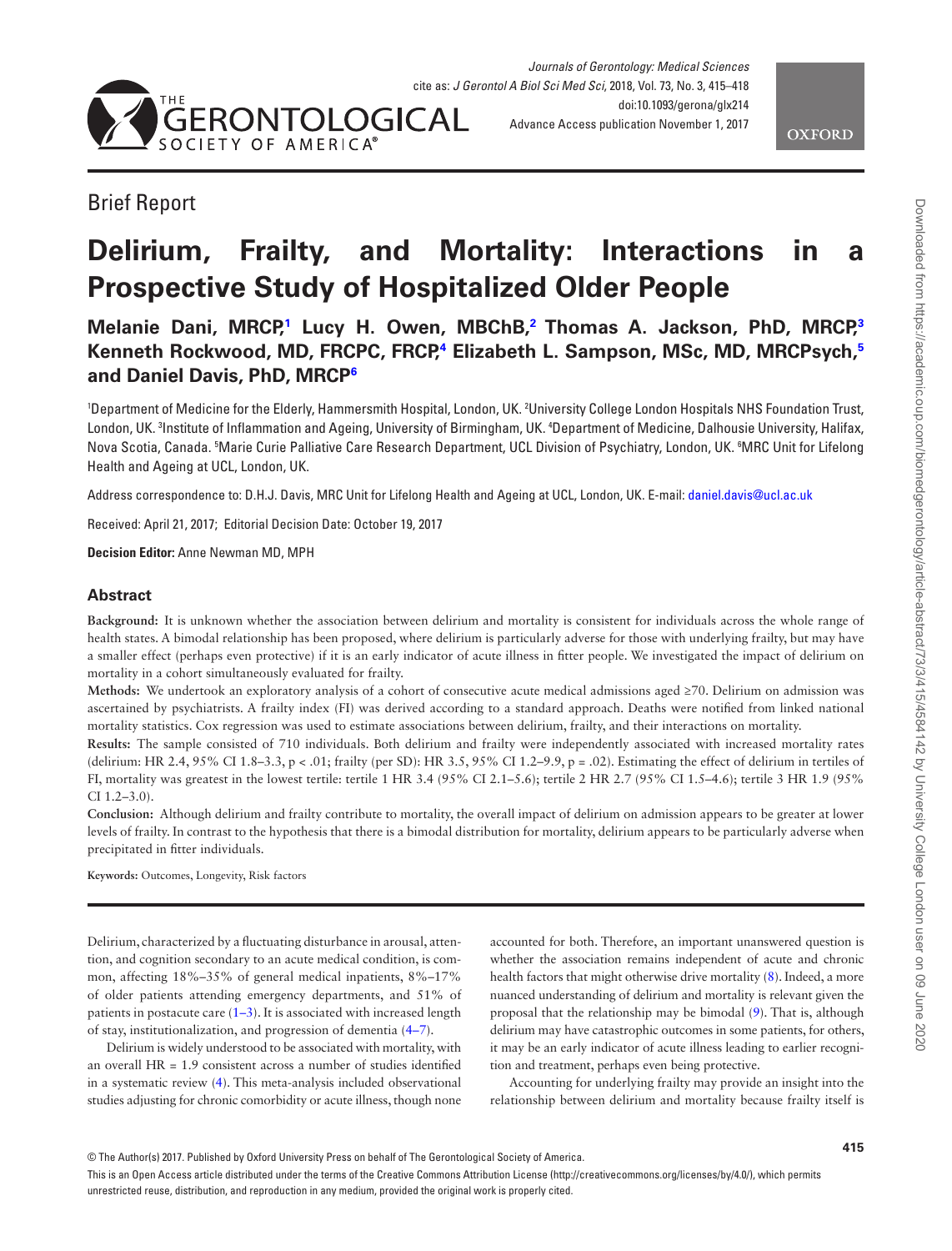so closely related to risk of both mortality and delirium. One view of frailty describes the gradual accumulation of deficits as individuals' age, which results in loss of physiological reserve (physical, mental, and functional) and increased vulnerability to insults [\(10](#page-3-4)). Taking baseline functional status and chronic comorbidity into account can resolve the issue of "unmeasured heterogeneity"—the factors that increase risk despite the same level of acute illness ([11](#page-3-5)).

Our aim was to investigate the effect of delirium and frailty on mortality in a large cohort of acutely unwell adults, setting out to answer the following questions (i): Is delirium associated with mortality, even after adjusting for underlying frailty? (ii) Is there an interaction between delirium and frailty? (iii) Is the relationship with frailty and mortality linear across the range of frailty states and does this change according to the presence of delirium?

#### **Methods**

We undertook an exploratory analysis of a cohort prospectively ascertaining outcomes from acutely hospitalized elders. Participants were recruited as previously described [\(12\)](#page-3-6). Briefly, all patients aged  $\geq 70$  years consecutively admitted to the acute medical unit between June 2007 and December 2007 were screened for inclusion. Exclusion criteria were (i) admission length of under 48 hours and (ii) insufficient English to be assessed for cognitive and mental status. The Royal Free Hospitals NHS Trust Ethics Committee gave ethical approval (06/Q0501/31).

#### **Outcomes**

The study was notified of all deaths through linkage with the UK Office for National Statistics for up to 3 years following the index admission.

#### **Exposures**

#### Delirium

All participants were evaluated on admission by trained psychiatrists. Formal cognitive testing included the Mini-Mental State Examination ([13](#page-3-7)) and delirium was defined using the Confusion Assessment Method algorithm [\(14\)](#page-3-8). Key symptoms such as inattention were identified through the "serial 7s" or "W-O-R-L-D backwards" tasks. Other items such as acute onset, disorganized thinking and altered level of consciousness, and degree of fluctuation of these symptoms were ascertained through clinical assessment which included information from ward staff and the medical chart.

#### Frailty

A 31-item frailty index (FI) was constructed according to a standardized procedure ([15\)](#page-3-9), where the following variables were included: comorbidity (13 variables), examination findings (5 variables), laboratory findings (9 variables), and functional status (4 variables) ([Table 1\)](#page-1-0). These variables were selected to encompass the full range of acute and chronic health factors that could account for any observed association with mortality. All items were given a binary score  $(0 = no$  deficit,  $1 =$  deficit present). For each participant, an FI score was calculated by dividing the number of deficits present by the denominator of 31 maximum deficits, resulting in a score between 0 and 1. For example, for an individual with 10 deficits present out of 31, their FI score would be 10/31 = 0.32. Across several iterations of FI in several hundred datasets, the usual upper limit of frailty observed asymptotically approaches 0.70. In our dataset, data were not missing for more than 6% in each variable.

#### <span id="page-1-0"></span>**Table 1.** Frailty Index Variables

|                                                       | Frequency $(\% )$ |  |  |
|-------------------------------------------------------|-------------------|--|--|
| Comorbidities                                         |                   |  |  |
| Congestive heart failure                              | 21                |  |  |
| Dementia                                              | 24                |  |  |
| <b>Diabetes</b>                                       | 20                |  |  |
| COPD                                                  | 17                |  |  |
| Metastatic disease                                    | 6                 |  |  |
| Peripheral vascular disease                           | $\overline{7}$    |  |  |
| Severe liver disease                                  | 12                |  |  |
| Any prior tumor                                       | 16                |  |  |
| Peptic ulcer disease                                  | 9                 |  |  |
| History of MI                                         | 28                |  |  |
| History of CVA                                        | 27                |  |  |
| Psychiatric history                                   | 21                |  |  |
| Alcohol consumption > 1 unit/wk                       | 27                |  |  |
| <b>Examination</b> findings                           |                   |  |  |
| Heart rate (bpm) $<$ 70 or $>$ 109                    | 34                |  |  |
| Respiratory rate (breaths/min) <12 or >24             | 15                |  |  |
| Temperature ( $\degree$ C) <36 or >38.4               | 10                |  |  |
| Glasgow coma score $\leq 13$                          | 13                |  |  |
| MAP ( $mmHg$ ) <70 or >109                            | 28                |  |  |
| Laboratory findings                                   |                   |  |  |
| Packed cell volume $(\%$ <30 or >45.9                 | 18                |  |  |
| Potassium (mMol/L) <3.5 or >5.4                       | 13                |  |  |
| Creatinine ( $\mu$ mol/L) <60 or >140                 | 37                |  |  |
| Sodium (mmol/L) <130 or >149                          | 13                |  |  |
| White cells $(x109/L) < 3$ or >14.9                   | 21                |  |  |
| Platelets ( $\times$ 10 <sup>9</sup> /L) <150 or >400 | 21                |  |  |
| Urea (mmol/L) <2.5 or >7                              | 62                |  |  |
| $CRP$ (mg/dL) $>5$                                    | 73                |  |  |
| Albumin (g/L) <35 or >55                              | 19                |  |  |
| <b>Functional status</b>                              |                   |  |  |
| Care home resident                                    | 28                |  |  |
| Urinary and/or faecal incontinence                    | 23                |  |  |
| Pressure sores present                                | 9                 |  |  |
| Polypharmacy (>4 medications)                         | 52                |  |  |

#### Statistical Analysis

Proportional hazards for mortality were assessed in a series of Kaplan– Meier plots and Cox regression models, where outcome was date of death. Postestimation procedures included Schoenfeld residuals for checking assumptions of proportionality. Multiplicative interactions between delirium and FI score were assessed in order to estimate the association of delirium and mortality with respect to underlying frailty, using  $\alpha = .1$  as a threshold for type 1 errors. This approach has been justified by quantifying the gains in power using a less stringent α for samples of this size where interactions between dichotomous (delirium status) and continuous (FI) variables are being considered [\(16\)](#page-3-10). Linearity of any association with mortality across the distribution of frailty, restricted cubic splines were fitted (four knots), plotting log-hazard ratio for mortality against FI score, stratified by delirium status. Stata version 14.1 was used for all statistical procedures.

## **Results**

The sample contained 710 individuals, with a mean age of 83.1 years (standard deviation 7.41), and 59% were female (Supplementary Table 1). A diagnosis of dementia was present in 42%. At the end of the 3-year follow-up, 340 individuals remained alive and 370 had died (median follow-up 5 months, IQR 1 to 17 months). The prevalence of delirium on admission was 10.3% ( $n = 73$ ). The prevalence of deficits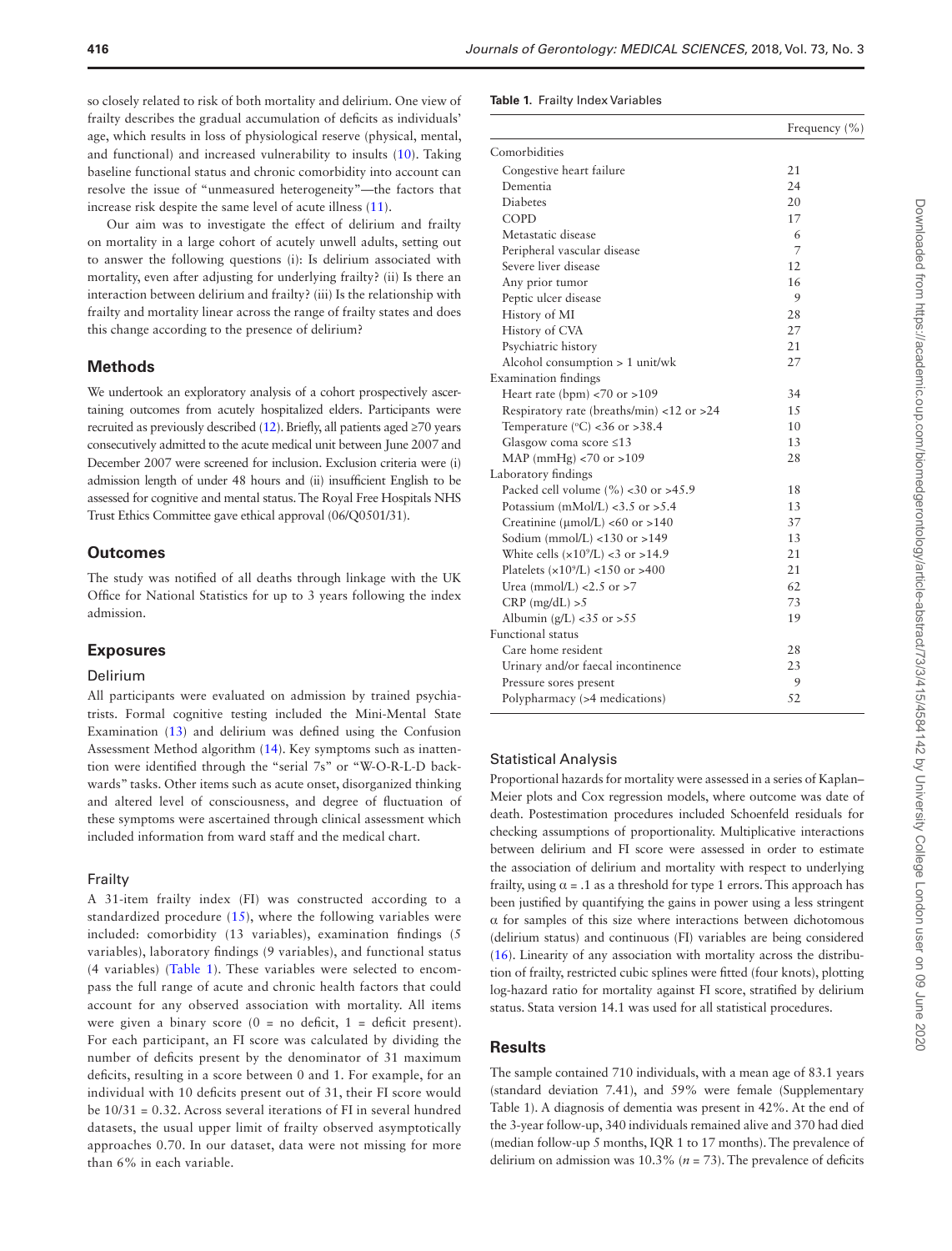on index items ranged from 6% (metastatic disease) to 73% (CRP > 5) [\(Table 1\)](#page-1-0). The mean FI score was 0.23 (*SD* 0.096, upper limit 0.55), with a broadly normal distribution (Supplementary Figure 1).

#### Delirium, Frailty, and Mortality

Delirium was strongly associated with mortality, with 59 (81%) dying within the next 3 years, compared with 311 (49%) without delirium. Tertiles of FI score (first 0–0.19; second 0.20–0.26; third 0.27–0.55) also showed increasing associations with mortality (first 48%; second 51%; third 60%). Both delirium and frailty were crudely associated with increased hazard for death (delirium: 2.4, 95% CI 1.8–3.2; FI [per *SD*]; HR 5.9 [95% CI 2.1–16]). This remained the case with a multivariable model including both terms adjusted by age and sex (delirium: HR 2.4, 95% CI 1.8–3.3, *p* < .01; frailty [per SD]: HR 3.5, 95% CI 1.2–9.9,  $p = .02$ ; [Table 2\)](#page-2-0). Kaplan–Meier survival curves (adjusted by age and sex), according to delirium status, demonstrated worse survival for those with delirium [\(Figure 1\)](#page-3-11).

#### Interactions Between Delirium and Frailty

We estimated the effect of delirium on mortality according to each tertile of FI. There was an inverse gradient of association, where stronger associations were observed in the fittest group (tertile 1 HR 3.4 [95% CI 2.1–5.6]; tertile 2 HR 2.7 [95% CI 1.5–4.6]; tertile 3 HR 1.9 [95% CI 1.2–3.0]). The delirium–frailty interaction was statistically significant if  $\alpha$  = .1 ( $p$  = .07).

## Linearity of Mortality Gradients in Relation to Delirium Status

Restricted cubic splines of the log-HR for mortality against FI score were linear across the four knots, giving no indication that mortality is driven by a particular portion of the frailty continuum [\(Figure 2](#page-3-12)). When additionally accounting for delirium status, the splines remained linear, though crossed over to suggest delirium may have greater associations with mortality at lower degrees of frailty and lower associations at higher degrees of frailty (*p* = .07; [Figure 2](#page-3-12)).

#### **Discussion**

We found that on admission, both delirium and frailty were independently associated with increased risk of death, beyond that expected from all the acute and chronic health factors measured in this study. Moreover, delirium and frailty appeared to interact in such a way that although delirium increases the risk of death at all levels of frailty, the relative impact of this association was greatest in fitter patients. The relationship between frailty and mortality was linear, suggesting that mortality is not being driven by a subset of individuals. Delirium status had a small influence on these relationships. Taken together, our results suggest that delirium itself independently confers a mortality risk, and this risk applies whatever the underlying degree of frailty. Our data illustrate some of the advantages of using a FI in studying cognitive disorders by quantifying a multidimensional assessment,

thereby allowing other "non-neurological factors" that nevertheless contribute to patient outcomes (eg nutritional status, polypharmacy, electrolyte abnormalities) to be considered ([17\)](#page-3-13).

Our findings should be treated with caution. Data were collected from a single site, albeit a large London secondary care hospital with unselected medical admissions from a population of 1.2 million people and high generalizability. Secondly, despite a standardized protocol and training procedure, more than one rater performed the psychiatric evaluation, possibly introducing inter-rater variability. Thirdly, patients were assessed for delirium on admission only (defined as within 72 hours of admission). Any patients developing delirium after this point would not be included in this analysis, possibly underestimating the effects of delirium. Strengths included large sample size and validated assessments undertaken by specialist diagnosticians. Moreover, a wide variety of variables were available to construct a broad FI. The specific inclusion of physiological and laboratory items may generally relate to acute illness, and it is becoming clear that use of such measures is nonetheless informative for use in a FI ([18](#page-3-14)). Although functional items were under-represented, for the requirements of this specific analysis, the combination of acute and chronic health factors made for a particularly robust FI measure.

To understand why the relative risk is higher in fit patients compared with frail patients, the insult causing delirium in fit individuals needs to be large, in order to overcome their physiological and cognitive reserve. Another reason for delirium in fitter individuals may be a distinct neurological precipitant which could drive the poorer prognosis in these patients. Both frailty and delirium are associated with vulnerability and lack of physiological and cognitive reserve to insults, though few studies have been able to address this directly [\(19\)](#page-3-15). One study found that individuals without a prior diagnosis of dementia (a marker of frailty and reserve) had a worse prognosis from delirium than those with a diagnosis, supporting our finding that fitter patients may incur a worse prognosis ([20\)](#page-3-16). A separate finding that mortality after delirium appears to arise independently of illness severity or frailty [\(21\)](#page-3-17). We report a similar distribution of FI scores, though our study was large enough to explore the interactions presented here.

The mechanisms by which delirium independently increases risk of death (after adjusting for illness severity) remain unclear. Delirium complicates and impairs recovery—patients with delirium are more likely to receive psychotropic drugs, more likely to fall, and less likely to mobilize effectively during and after their illness, all of which may have an adverse impact on survival [\(22](#page-3-18)). In addition, they may be less likely to maintain adequate hydration and malnutrition, and be less compliant with medication. Of particular concern might be hypoactive delirium, where reduced arousal might lead to aspiration pneumonia. Overall, such findings serve to emphasize the emergency nature of delirium.

To conclude, in this exploratory analysis of a large cohort of consecutive admissions to an acute adult medical unit, we found that both delirium and frailty independently increase the risk of death. In addition, the risk of death is higher in delirious patients at all levels of frailty. The most striking finding using this approach is that the risk of death

<span id="page-2-0"></span>**Table 2.** Survival Analysis Showing the Associations Between Delirium, Frailty, and Mortality

|                           | Univariable  |              |              |                  | Multivariable |              |              |               |  |
|---------------------------|--------------|--------------|--------------|------------------|---------------|--------------|--------------|---------------|--|
| Delirium<br>Frailty index | Hazard ratio | 95% CI       |              |                  | Hazard ratio  | 95% CI       |              |               |  |
|                           | 2.44<br>5.90 | 1.85<br>2.14 | 3.23<br>16.2 | $-.01$<br>$-.01$ | 2.37<br>3.37  | 1.78<br>1.18 | 3.15<br>9.60 | $-.01$<br>.02 |  |

*Note: N* = 708, all models adjusted by age and sex. Mean FI score = 0.23 (*SD* 0.09).